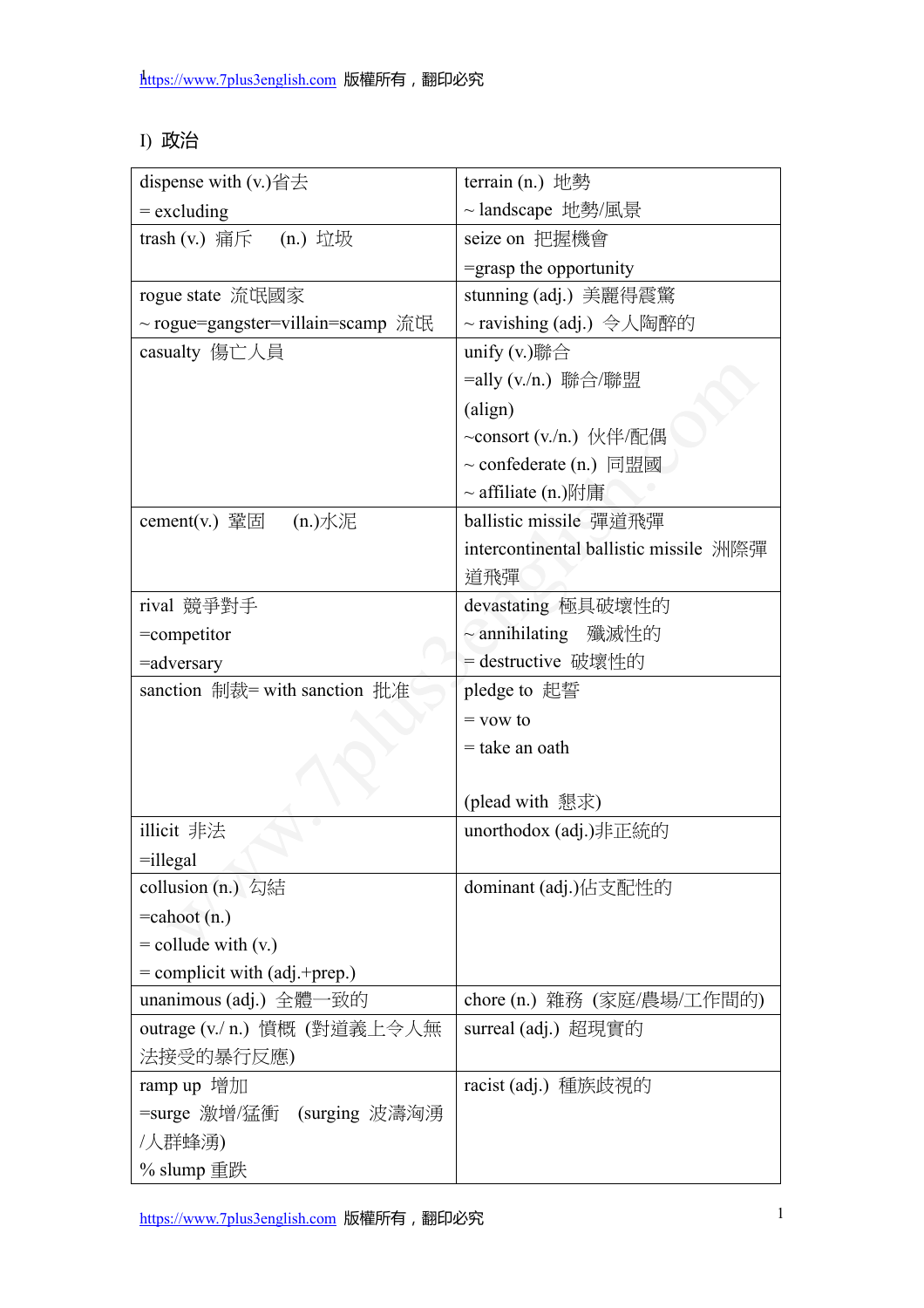| foster (v./n.)收養/培養             | metrics 指標                                         |
|---------------------------------|----------------------------------------------------|
| =nurture(v./n.) 培育              | $=$ indexes                                        |
| =upbringing (n) 培育              | $\left[ \right.$ gauge (v./n.) 測量 $\left. \right]$ |
| arsenal (n.)兵工廠                 | stall (n.)小隔間 (v.)拖延                               |
|                                 | =procrastinate                                     |
|                                 | $=$ defer                                          |
|                                 | $=$ adjourn                                        |
| anthem (n.)聖歌/國歌/校歌             | momentum 氣勢                                        |
|                                 | 例:gather momentum 集勢                               |
| concession (n.) 妥協              | annex 附件(n.) 強吞                                    |
| $=$ succumb to(v.) 屈服於          |                                                    |
| $=$ give in to (v.) 屈服於         |                                                    |
| under surveillance 監視之下         | deploy (v.) 調動                                     |
| ~ under reconnaissance 偵察之下     | ~maneuver 調動/操縱                                    |
| (renaissance 復興/ resurgence 復甦) |                                                    |
| (refurbishment 翻新=revamp)       |                                                    |
| dictator 獨裁者                    | censorship (n.) 審查 -ve                             |
| $=$ totalitarian                | ~vetting 數據核實 +ve                                  |
| $=$ authoritarian               |                                                    |
| $=$ tyrant                      |                                                    |
| overthrow 推翻                    | supplant 取代                                        |
| $=$ overturn                    | =supersede                                         |
|                                 | =displace/replace                                  |
| purge (v.)淨化+ve / 肅清異己-ve       | cast $(v.)$ 扮演                                     |
| 例: purge all dissidents 肅清異見者   |                                                    |
|                                 | under detention 拘留                                 |
| ~ dissidents (n.) 異見者           | =under custody 拘留                                  |
| nasty (adj.)非常卑劣                | delegate $(n.)$ 會議代表                               |
|                                 | (intricate / extraordinary)                        |
| settle for 勉強接受                 | revel in 縱情於                                       |
| $=$ accept under compulsion     | revel 狂歡                                           |
|                                 | =orgy 放蕩                                           |
|                                 | =whoop-de-do 狂歡                                    |
|                                 | =carousals 縱酒作樂 ~carousel 旋轉木                      |
|                                 | 馬/輸送帶                                              |
|                                 |                                                    |
|                                 | clown around $(v)$ 胡鬧                              |
|                                 | $=$ fooling around $(n.)$                          |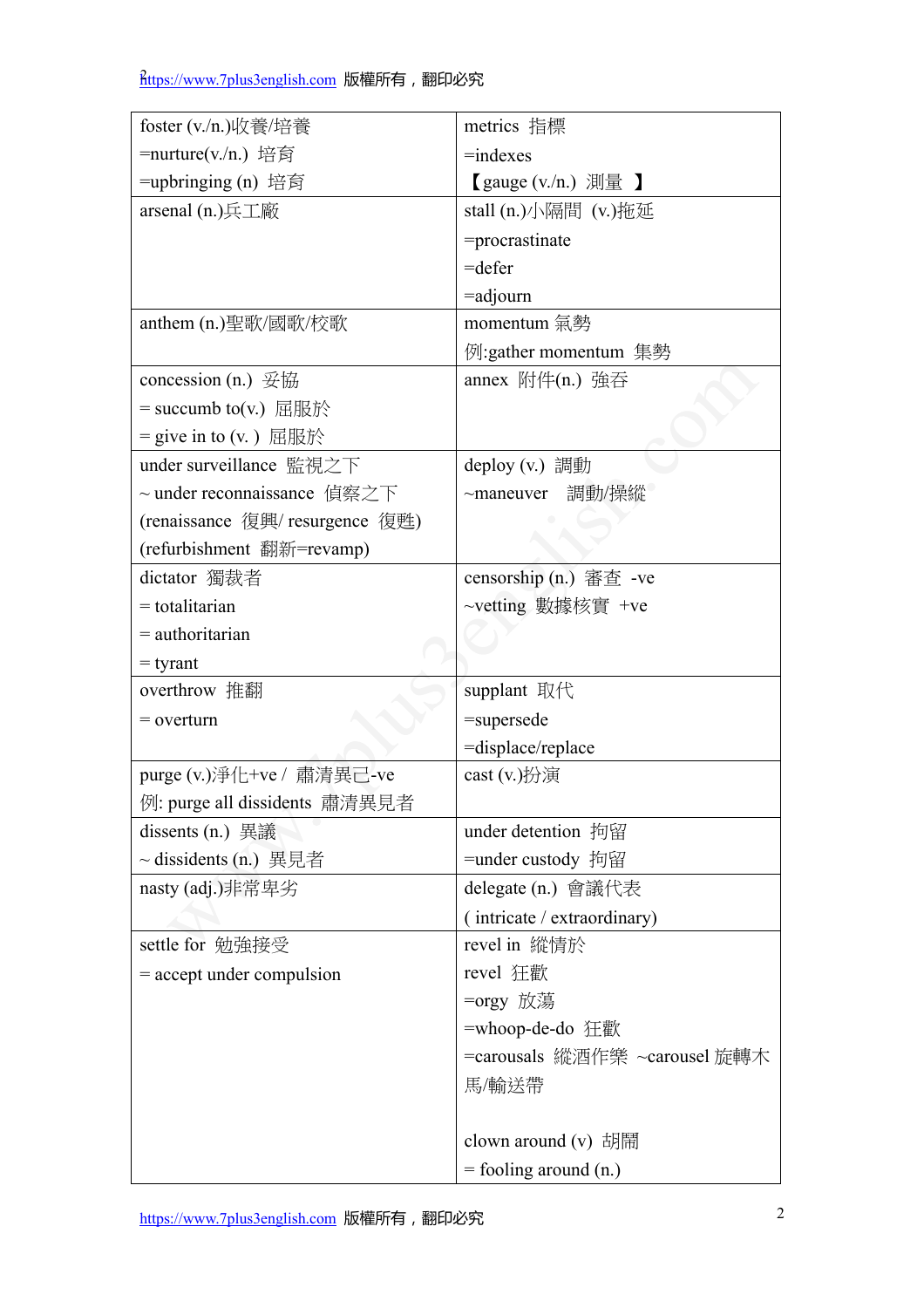|                                                         | $=$ mischief (n.)                  |
|---------------------------------------------------------|------------------------------------|
|                                                         | =ruffle (n.) 混亂                    |
|                                                         | ~ hustle and bustle 熱鬧(正)/ 喧鬧(負)   |
| reclaim 重新奪回                                            | flattery $(n.)$ 奉承/ flatter $(v.)$ |
|                                                         | $=$ adulation(n.) 奉承/ adulate (v.) |
|                                                         |                                    |
| domain 領域/域名                                            | egg on 慫恿                          |
| 例: political domain 政治領地                                | =agitate 煽動                        |
|                                                         | $=$ instigate                      |
|                                                         | $=$ provoke                        |
|                                                         | $=$ incite                         |
|                                                         | instigation 煽動罪                    |
| superiority (n.) 優勢                                     | a heave-ho $(n)$ 開除                |
| =competitive advantage                                  | ~ outcast 被開除者=deserted            |
| =dominance 優勢                                           | (heave 有舉起投擲)                      |
|                                                         | ~ fugitive 逃亡者                     |
|                                                         | ~ reclusive (adj.) 隱居的             |
| sovereignty 主權 (sovereign country                       | karma 因果報應                         |
| 主權國)                                                    | = retribution 報應                   |
| ~ governance 統治權                                        | 諺: what goes around come around.   |
| (demarcation 分界線)                                       | (tribulation 苦難)                   |
| phobia (n.)恐懼症 phobic (adj.)恐懼症                         | activist (n.) 行動主義者                |
| 的                                                       | conservative (n.) 保守主義者            |
| 例:chamber-phobic 密室恐懼症的                                 |                                    |
| crowd-phobic 人群恐懼症的                                     |                                    |
| xeno-phobic 外來人恐懼症                                      |                                    |
| (populism 民粹主義)                                         |                                    |
| diversity 多樣化/多元化                                       | terrorist 恐佈份子                     |
| ~ variety 多樣化                                           | ~mob 暴徒                            |
| $\left[\emptyset\right]$ : a wide diversity of opinions | ~gangster 流氓                       |
|                                                         | (baton 棍/警棍) telescopic baton 伸縮警  |
|                                                         | 棍                                  |
| mogul (mughal) 大亨                                       | 諺: pull the trigger 啟動             |
| =big shot 大亨                                            |                                    |
| ditch (v.) 拋棄(保持距離)<br>【俚】                              | suspend 暫緩                         |
| (n.) 壕溝                                                 | exist in name only 籌終正寢            |
| = trench 戰壕 (entrenchment 壕溝系                           | revoke/ retract 撤回                 |
| 統)                                                      |                                    |